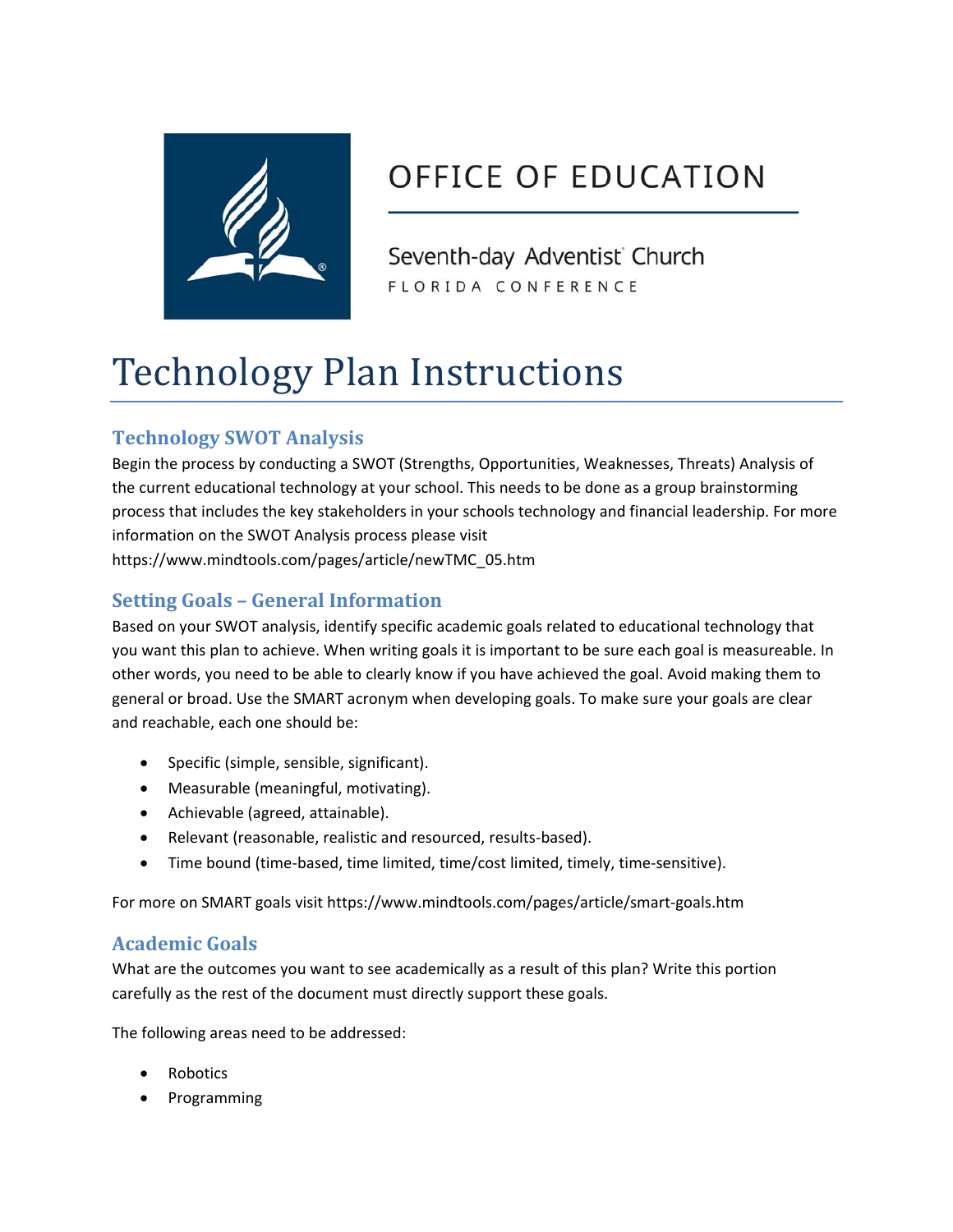- Innovation for grant recipients
- Keyboarding

Each Academic Goal will be referenced as AG1, AG2, etc. in the rest of the document.

#### **Innovation and Robotics Goals**

Each school in the Florida Conference is expected to operate a robotics program and develop an Innovation Academy/Lab. These goals should be drawn from your school's Innovation Plan. If you have not yet developed an Innovation Plan for your school use the following goal: "Provide Adventist Robotics opportunities for students at all grade levels." You can customize this to meet or exceed this statement.

#### **Technical Goals**

What are the specific, measurable improvements goals for your infrastructure, hardware, and other technology equipment? Each goal should reference one or more academic goals that it will help support. Cross reference any other applicable goals.

#### **Training and Support Goals**

Training of staff and ongoing support of technology in the schools is a critical piece of any technology implementation. Each goal should reference one or more academic goals that it will help support. Cross reference any other applicable goals.

#### **Core Instructional Plans**

Describe how the school will provide the listed instructional elements. You may add additional instructional elements as needed to support your goals. These may reference listed goals.

#### **Implementation Plan**

Please create a detailed timeline of how you plan to implement the goals and Core Instructional Plans. Some of these may be ongoing, others may be new implementations. Please be sure to list the time budget and goal/plan item number that each action covers. Be sure to have an action to cover all the Goals and Core Instructional Plans.

#### **Support Plan**

Describe the school plan for providing technical and instructional support for the goals and instructional plans.

#### **Budget Plan**

Please include a three‐year projected technology budget. Be sure to include the listed categories.

#### **Approvals**

List dates of the approving entities and a signature of the approving entity. Please work closely with the Conference Technology Coordinator throughout the process to ensure final approval.